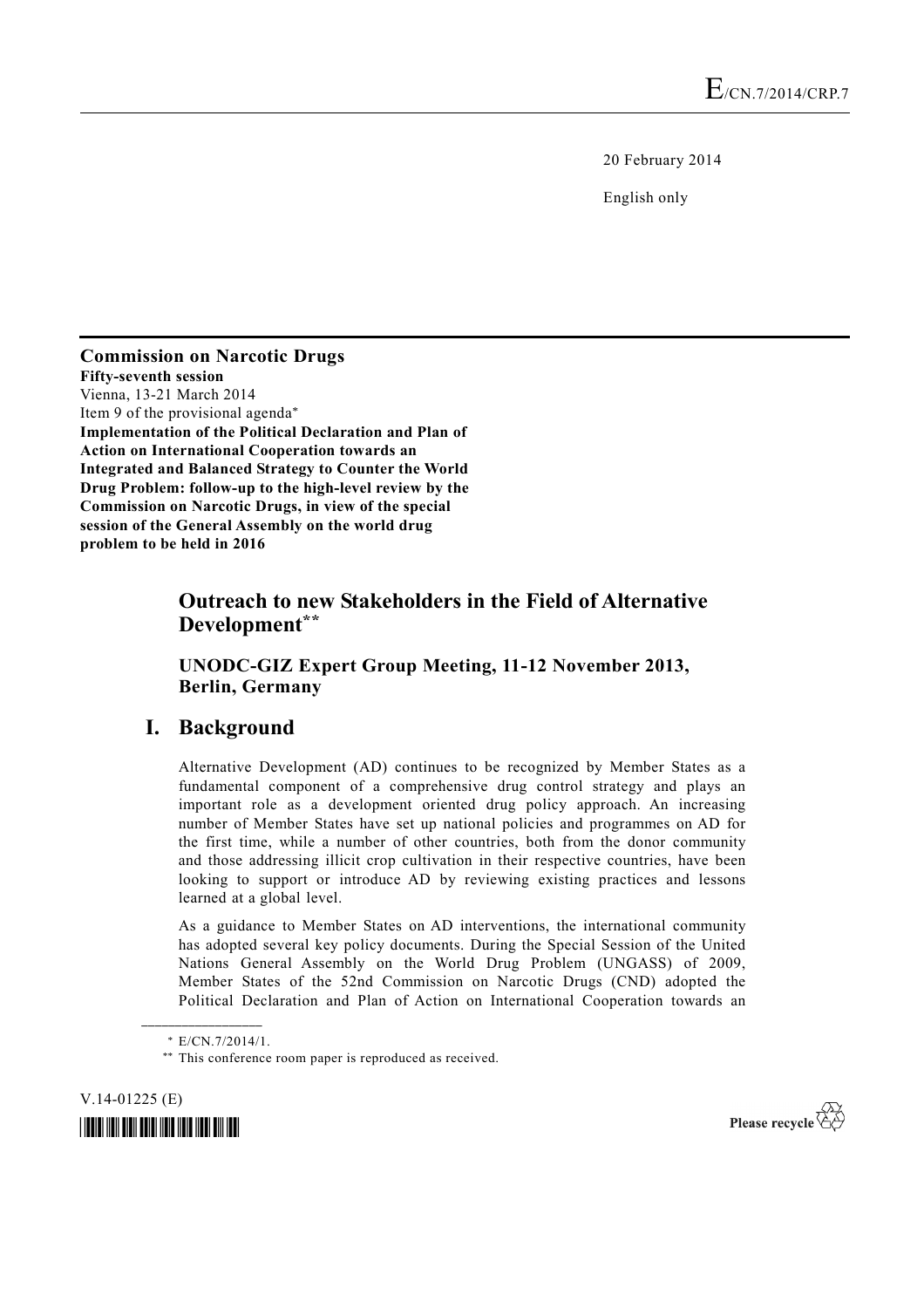Integrated and Balanced Strategy to Counter the World Drug Problem. The international debate on AD was further invigorated, inter alia, at the International Seminar Workshop on Sustainable Alternative Development (ICAD), held in 2011, in Chiang Mai and Chiang Rai, Thailand, and at the High-Level Meeting of the International Conference on Alternative Development, held in 2012, in Lima, Peru. These events led to the adoption of the United Nations Guiding Principles on Alternative Development as endorsed by the 56th CND in 2013 and subsequently adopted by ECOSOC and the United Nations General Assembly.1

These developments provide an important momentum to the practical implementation of AD programmes by Member States. Therefore, in the preparation of the High-Level Review of the Implementation by Member States of the Political Declaration and its Plan of Action 2009 in the framework of the fifty-seventh session of the Commission on Narcotic Drugs (CND), 13-14 March 2014, in Vienna, the Deutsche Gesellschaft für Internationale Zusammenarbeit (GIZ) GmbH on behalf of the Federal Ministry of Economic Cooperation and Development (BMZ) of Germany, jointly with the United Nations Office on Drugs and Crime (UNODC) hosted an Expert Group Meeting "Outreach to new Stakeholders in the Field of Alternative Development" in Berlin from 11-12 November 2013. The Expert Group Meeting convened participants from the People's Republic of China, Germany, Guatemala, India, Mexico, Morocco, Myanmar, the Netherlands, Nigeria, the Russian Federation, Thailand and the United States of America, from both government agencies and civil society organizations and the European External Action Service, in order to discuss the progress made in the implementation of the provisions on AD of the 2009 Political Declaration and Plan of Action in the field of Alternative Development and review achievements and challenges encountered by Member States when implementing the Plan of Action. More specifically, the Expert Group Meeting offered a forum for new stakeholders to learn about a number of experiences and approaches Member States have taken on AD and to define future policies and programmes in this area.

During the meeting, participants elaborated a set of key issues and recommendations which form the basis for this conference room paper, and may help to identify policy priorities for the 2014 High Level Review of the CND and the United Nations General Assembly Special Session (UNGASS) on Drugs in 2016.

# **II. Key Issues and Recommendations**

### **Long-term commitment and development orientation**

Participants stressed the importance of international cooperation and a long-term commitment from Member States and international donors to support AD interventions. Current support for AD programmes is limited; only a small fraction of rural households engaged in illicit crop cultivation receive support from alternative development interventions, while the demand for technical assistance from affected communities is high.

Interventions should look beyond short-term illicit crop substitution projects and put greater emphasis on broad and long-term rural development programmes and

**\_\_\_\_\_\_\_\_\_\_\_\_\_\_\_\_\_\_** 

<sup>&</sup>lt;sup>1</sup> General Assembly resolution A/RES/68/196.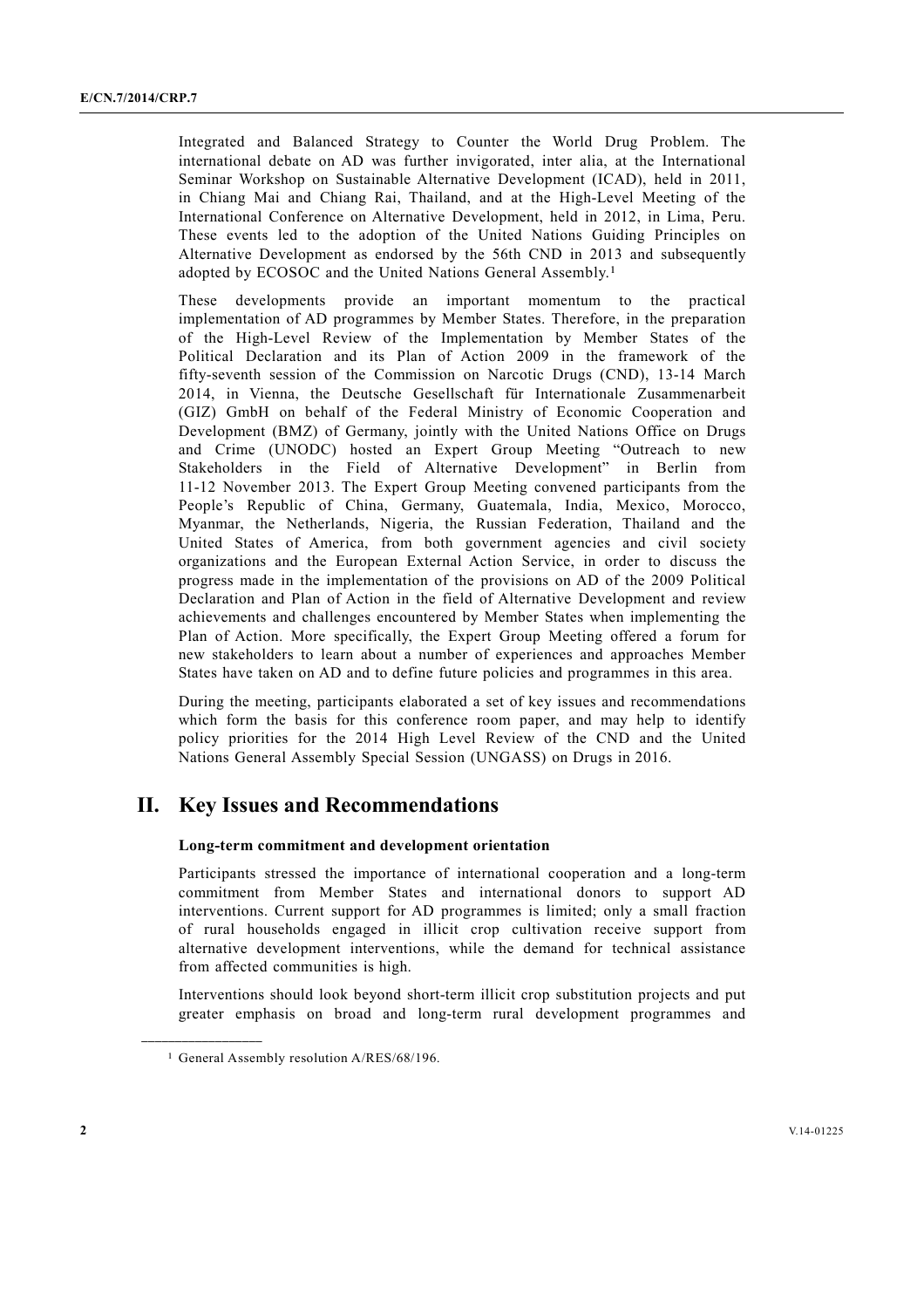strategies, which have a much greater potential to achieve sustainable reductions in illicit crop cultivations in the long term. It is important to have a clear understanding of the main drivers of illicit cultivation (which may differ from region to region) such as poverty, food insecurity, lack of access to markets, health and education, lack of private sector involvement at regional level and beyond regions to actively support AD interventions, lack of land tenure, lack of security and the presence of armed conflict, inter alia. Experience of several countries shows that unless the principal drivers are properly addressed, illicit cultivation cannot be reduced in a sustainable manner.

The experts also recognized that AD should not be expected to have significant impact on overall illicit crop cultivation levels in the short-term. Participants agreed that rural and agricultural development requires extended project operational times and continuous human and financial support and that these considerations must be built into the programme at the stage of design. For this reason, indicators for a successful policy should include human development indicators (HDI) and broader rural development outcomes apart from merely focusing on the reduction in the area under illicit crop cultivation.

The need to develop evidence-based responses and context-specific policies was deemed crucial. Livelihood analysis plays an important role in understanding the different motives that farmers may have for growing illicit crops and for effectively adjusting policies to reality on the ground. It is crucial to involve local communities and those who represent them in the design, implementation and monitoring and evaluation of AD programmes to ensure that activities are appropriate for the local conditions and beneficial for local communities. Supportive and capable local political leadership and commitment are key factors in successful AD. Trust building with local communities was also seen as key to success.

#### **Programmatic approach**

While in the past AD was sometimes understood as crop reduction projects, experts state that today AD is defined as an integrated and holistic approach to address the drivers of illicit cultivation, and it should therefore be defined as a programmatic approach and part of a national development plan, interlinked at regional and international levels involving all stakeholders, including local communities, civil society organizations, development organizations, donors, and government agencies. This requires coordination among all key stakeholders. It is also important to reach out to the wider development community, and promote strategies to enable conventional rural development programmes to better address the causes of drug crop cultivation.

Participants stressed that poverty is one of the main driving factors of illicit crop cultivation. Small-scale subsistence farmers in South America and Asia grow coca bush and opium poppy frequently as a cash crop to address food shortages. Therefore, a key challenge for AD consists in implementing community development programmes with the right balance of activities and social support mechanisms to reduce poverty and improve food security.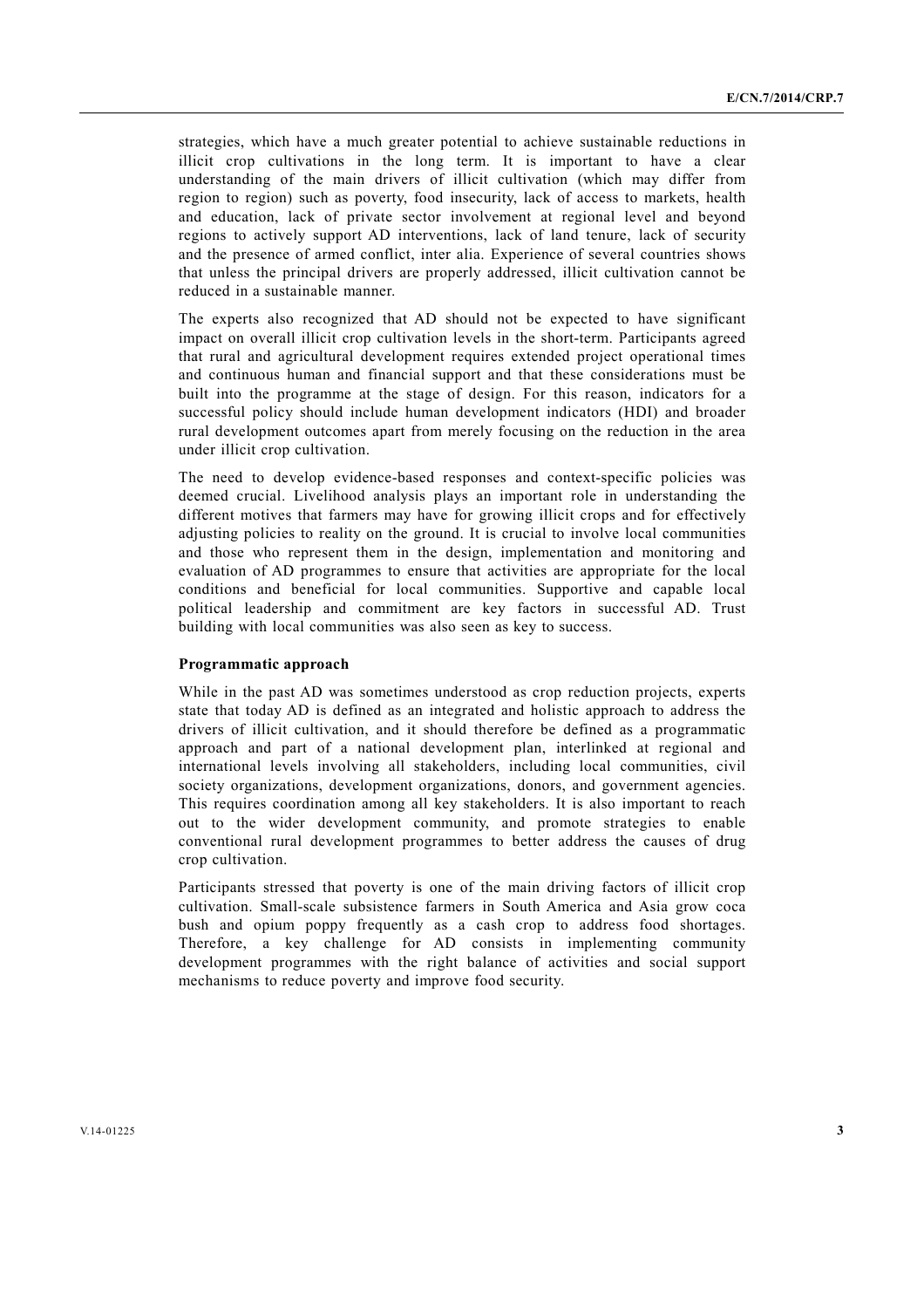#### **Access to land**

Participants highlighted the importance of land tenure and access to land for small-scale farmers. Most alternative cash crops require long-term engagement of farmers, since they require several years to produce yields. Without access to land, farmers are not willing to engage in cultivating long-term cash crops. The empirical insights of several participating experts show that there is clearly a higher prevalence of illicit cultivation by farmers without access to land. Therefore, participants accentuated that land tenure and land property rights are a fundamental principle for the long-term commitment of the community and the success of AD programmes, especially in areas where small-scale agriculture is prevailing.

In addition, secure land tenure rights create a sense of ownership and an incentive for investment for farmers. It was therefore underlined that AD interventions should include proper land tenure rights and operate within a clear legal framework that benefits and protects the rights of smallholder farmers. Decisions on the allocation, use and management of land must have the participation and consent of local communities.

Some participants stressed the negative social and economic impacts of promoting monoculture as an approach within AD, as this often leads to the dispossession of farm and grazing lands for local communities, limits access to communal spaces, such as community forests, negatively impacts on biodiversity and ecosystems, including water quality and availability, and makes farming communities vulnerable to price fluctuations and plant diseases.

#### **Access to markets**

Participants highlighted the need to focus on the access to licit markets for AD products. AD interventions should be built upon a demand-driven approach, envisioning high-quality products for a competitive market that are integrated into a well-defined value-chain. Furthermore, AD should be based on local knowledge and skills. Products from AD should benefit from existing skillsets and experiences of the local population. Products which are bought out of pity or sympathy tend not to provide a sustainable income for the community.

The focus on market mechanisms, however, does not relieve the state from its duties, as mentioned by some experts. AD has to be seen as a continuous process leading from subsistence to commercial use and the steps of connecting AD to sustainable value chains have to be taken gradually. A demand-driven approach requires market research as well as adequate policies, institutional frameworks and financial support. Participants highlighted the importance of providing resources and technical assistance to identify market niches, establish new markets, facilitate financial support and marketing, and encourage participation of the private sector and civil society.

In addition, the position of farmers should be strengthened by stimulating local ownership and responsibility through associations and cooperatives and by promoting the entrepreneurial abilities of farmers. Participants considered these important steps in regards to the question of how to measure the success of AD.